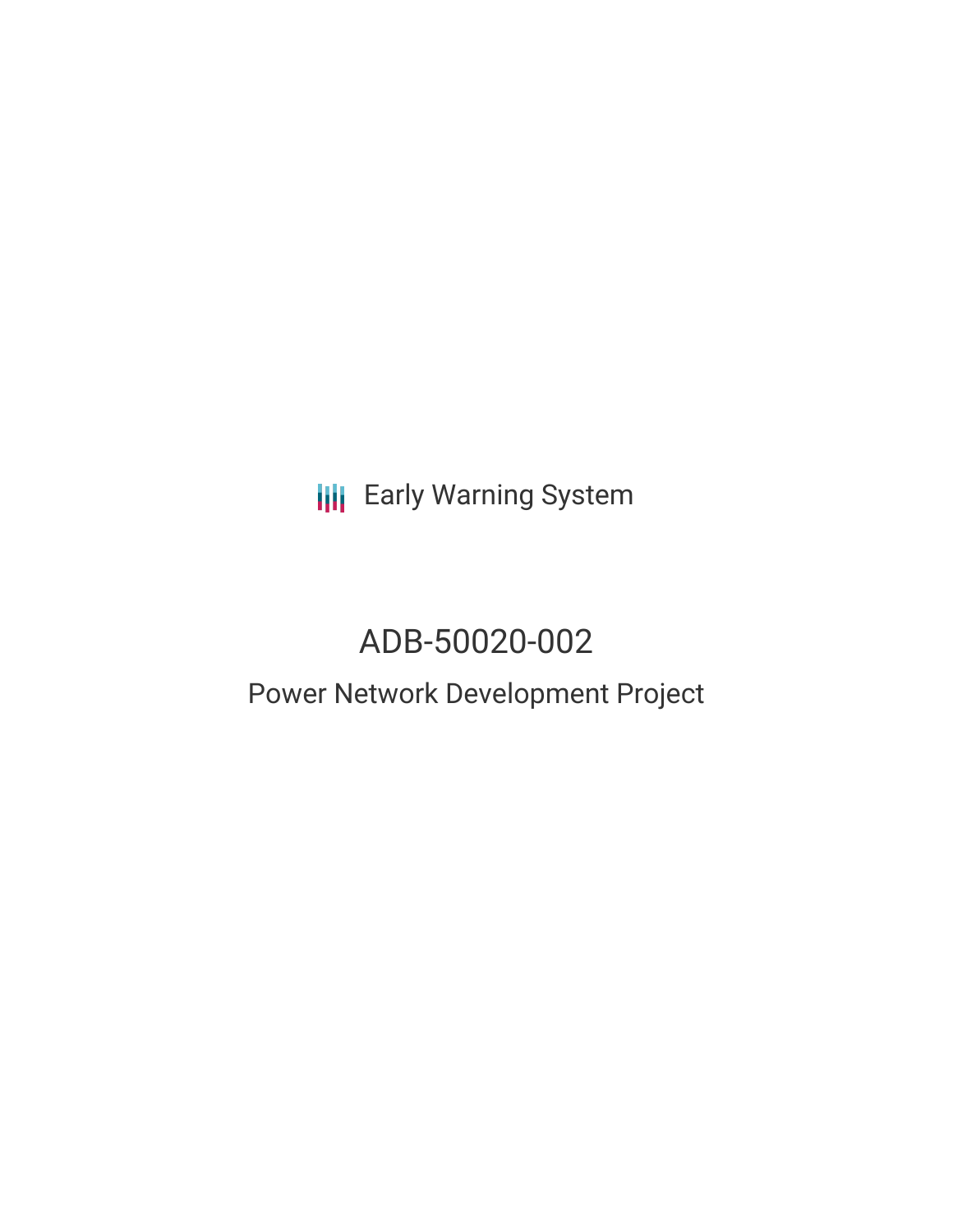

## **Quick Facts**

| <b>Countries</b>               | Myanmar                          |
|--------------------------------|----------------------------------|
| <b>Financial Institutions</b>  | Asian Development Bank (ADB)     |
| <b>Status</b>                  | Proposed                         |
| <b>Bank Risk Rating</b>        | B                                |
| <b>Voting Date</b>             | 2018-11-28                       |
| <b>Borrower</b>                | Republic of the Union of Myanmar |
| <b>Sectors</b>                 | Energy                           |
| <b>Investment Type(s)</b>      | Loan                             |
| <b>Investment Amount (USD)</b> | \$298.90 million                 |
| <b>Loan Amount (USD)</b>       | \$298.90 million                 |
| <b>Project Cost (USD)</b>      | \$298.90 million                 |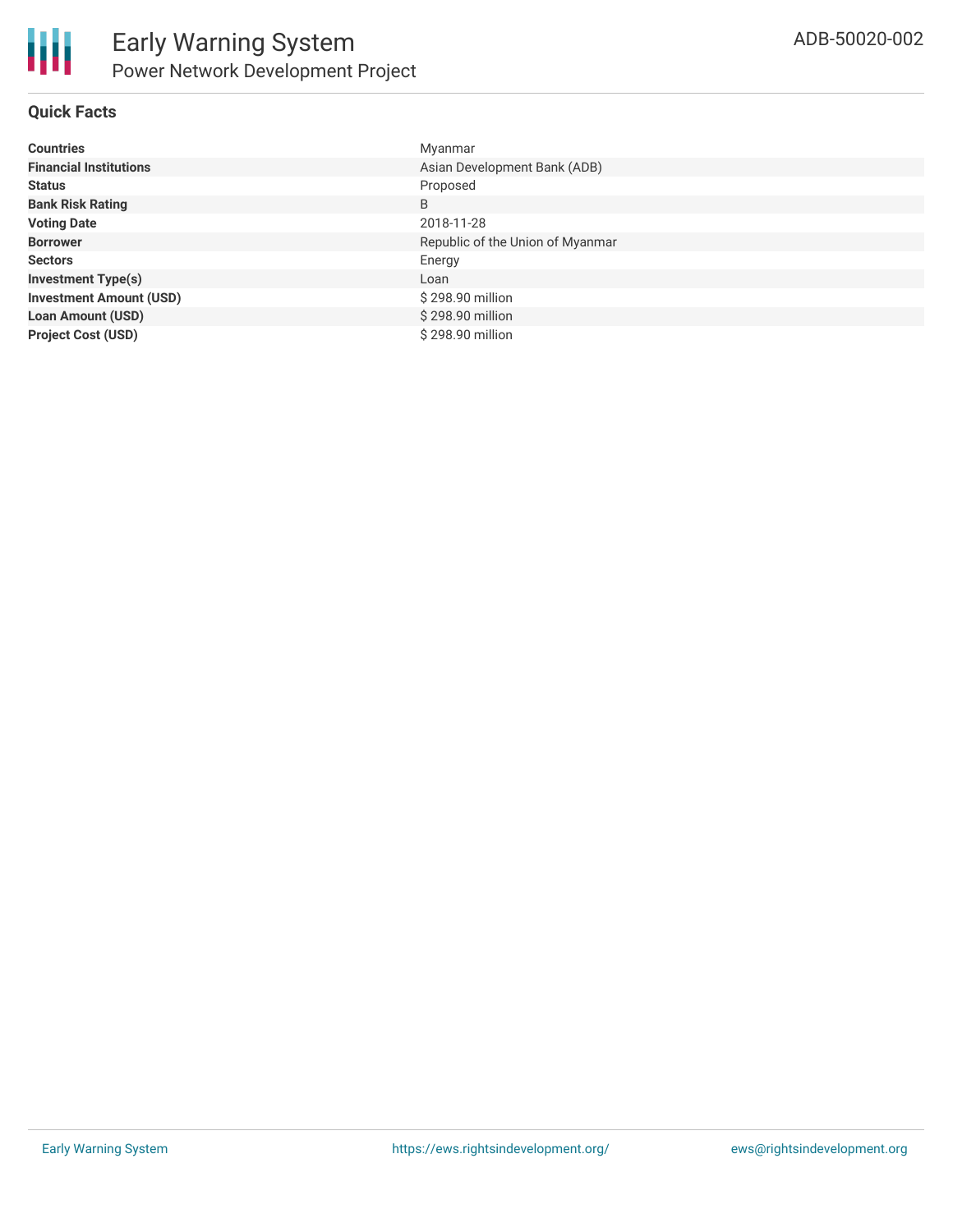

## **Project Description**

According to the bank document, the project will construct:

(i) 16.6 km transmission line between Ahlone and Thida substations with a 230/66/11kV 150 MVA Ahlone substation and 230/66/11kV (3x150 MVA) GIS Thida substation;

(ii) 286km Mawlamyine-Ye-Dawei transmission line with 230/66/11kV (2 x 50 MVA) Ye substation and 230/66/11kV (2 x 50 MVA) Dawei substation; and

(iii) upgrade and construct 48 new 66/33/11kV substations with 843 km distribution lines in the following states and regions: Aeyawardy, Bago, Mon, Kayin and Rakhine.

The project will also install a computerized transmission asset management systems (CAMS) and a computerized customer billing system (CCBS) to improve operational efficiency and reduce losses in the transmission and distribution systems.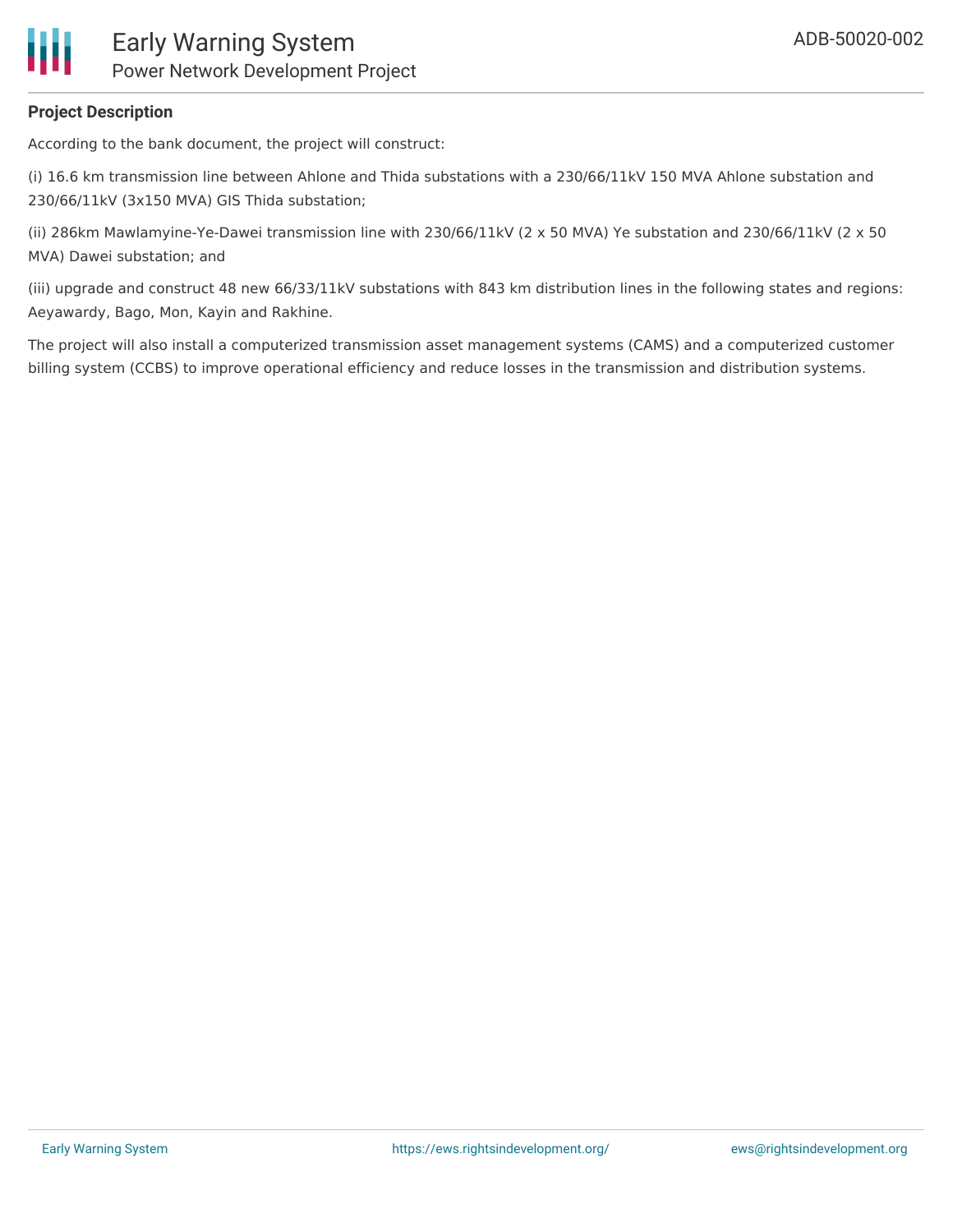#### **Investment Description**

Asian Development Bank (ADB)

Concessional ordinary capital resources lending / Asian Development Fund US\$ 298.90 million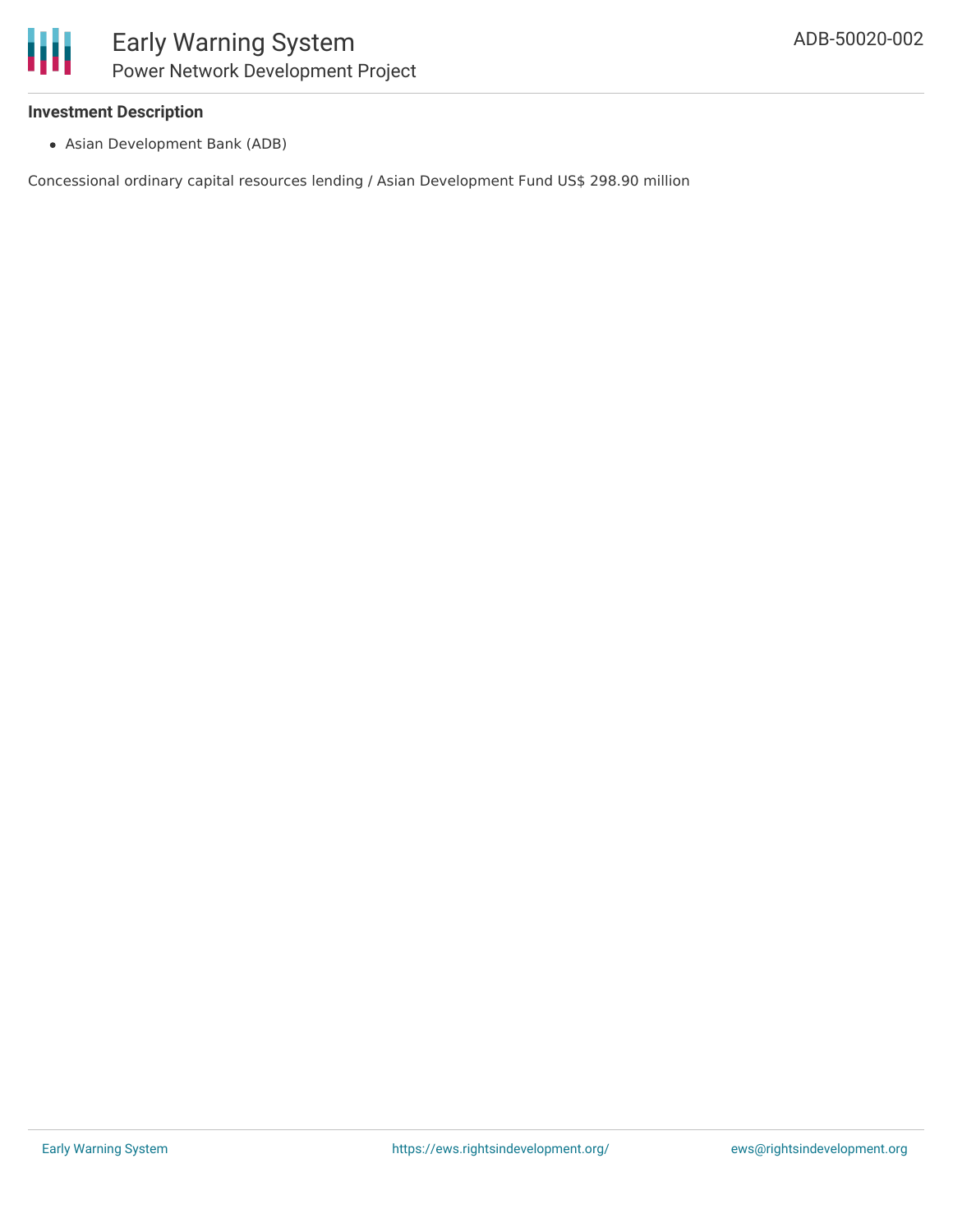## **Contact Information**

## **Executing Agencies**

Ministry of Electricity and Energy No. B-07, Yadana Shwe Pyi St., Zaya Theidi Ward, Nay Pyi Taw

## **ACCOUNTABILITY MECHANISM OF ADB**

The Accountability Mechanism is an independent complaint mechanism and fact-finding body for people who believe they are likely to be, or have been, adversely affected by an Asian Development Bank-financed project. If you submit a complaint to the Accountability Mechanism, they may investigate to assess whether the Asian Development Bank is following its own policies and procedures for preventing harm to people or the environment. You can learn more about the Accountability Mechanism and how to file a complaint at: http://www.adb.org/site/accountability-mechanism/main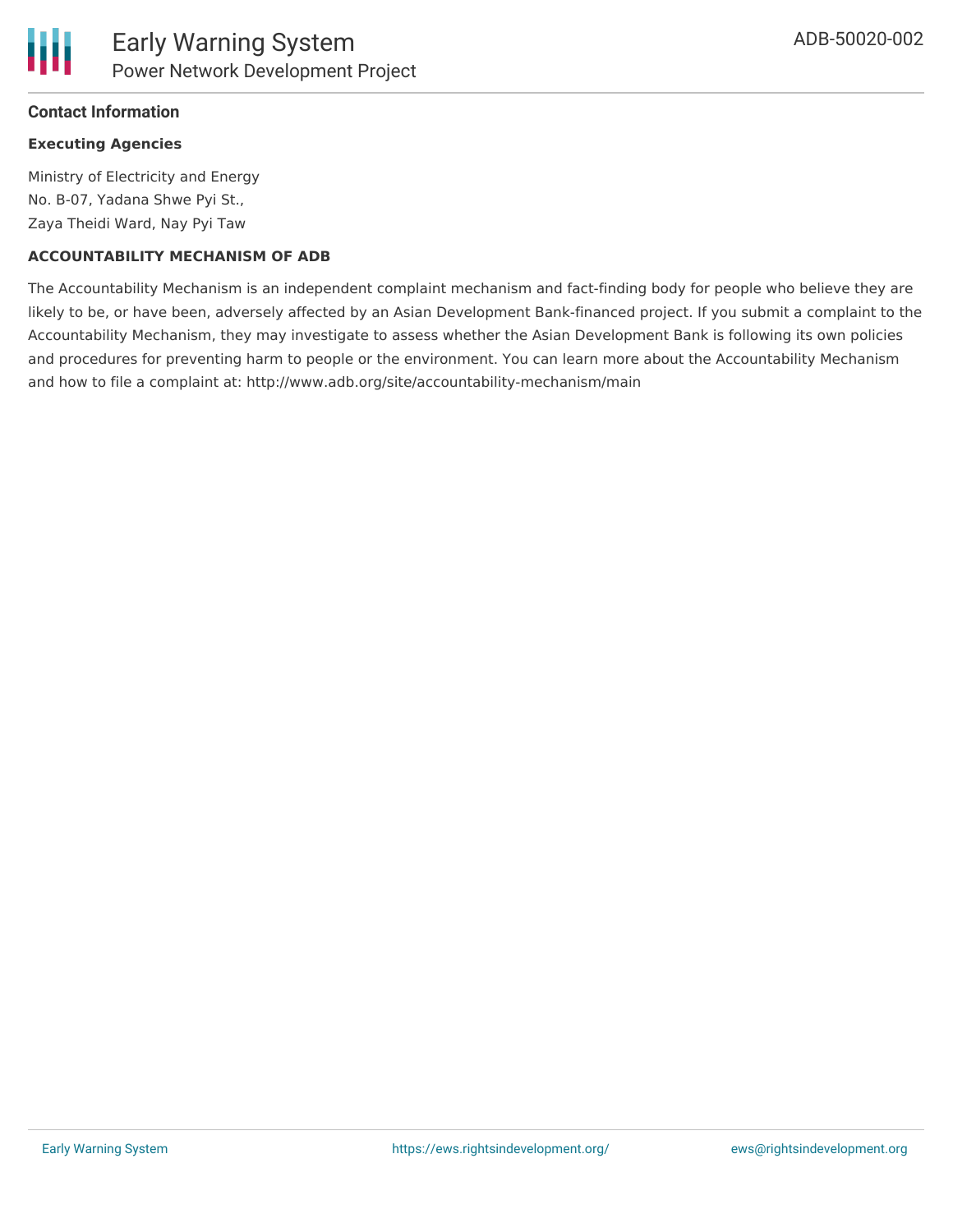#### **Bank Documents**

- Myanmar Power Network [Development](https://ewsdata.rightsindevelopment.org/files/documents/02/ADB-50020-002_W3q8MDn.pdf) Project ADB 50020-002 [\[Original](http://www.adb.org/projects/50020-002/main#project-pds) Source]
- Power Network Development Project: Distribution Component Initial [Environmental](https://ewsdata.rightsindevelopment.org/files/documents/02/ADB-50020-002_rJEbtzz.pdf) Examination [\[Original](https://www.adb.org/projects/documents/mya-50020-002-iee) Source]
- Power Network Development Project: Distribution Component [Resettlement](https://ewsdata.rightsindevelopment.org/files/documents/02/ADB-50020-002_aBS4Mnz.pdf) and Ethnic Group Development [Original Source]
- Power Network Development Project: Distribution Component [Resettlement](https://ewsdata.rightsindevelopment.org/files/documents/02/ADB-50020-002_84vQUIu.pdf) and Ethnic Group Development [Original Source]
- Power Network [Development](https://ewsdata.rightsindevelopment.org/files/documents/02/ADB-50020-002_ChAT30C.pdf) Project: Initial Poverty and Social Analysis [\[Original](https://www.adb.org/projects/documents/mya-power-network-dev-project-ipsa) Source]
- Power Network [Development](https://ewsdata.rightsindevelopment.org/files/documents/02/ADB-50020-002_1dKuu4M.pdf) Project: Project Data Sheet (Myanmar Language Translation) [\[Original](https://www.adb.org/my/projects/documents/50020-002-project-data-sheet) Source]
- Power Network [Development](https://ewsdata.rightsindevelopment.org/files/documents/02/ADB-50020-002_iuVXqIZ.pdf) Project: Project Preparatory Technical Assistance Report [\[Original](https://www.adb.org/projects/documents/mya-power-network-dev-project-pptar) Source]
- Power Network Development Project: Transmission Component [Environmental](https://ewsdata.rightsindevelopment.org/files/documents/02/ADB-50020-002_TSbm3Cq.pdf) Impact Assessment [\[Original](https://www.adb.org/projects/documents/mya-50020-002-eia) Source]
- Power Network Development Project: Transmission Component [Resettlement](https://ewsdata.rightsindevelopment.org/files/documents/02/ADB-50020-002_5ZqRq8z.pdf) and Ethnic Group Development [Original Source]
- Power Network Development Project: Transmission Component [Resettlement](https://ewsdata.rightsindevelopment.org/files/documents/02/ADB-50020-002_VU5oeFm.pdf) and Ethnic Group Development [Original Source]
- Project [Disclosure](https://ewsdata.rightsindevelopment.org/files/documents/02/ADB-50020-002.pdf) PDF [\[Original](https://www.adb.org/printpdf/projects/50020-002/main) Source]